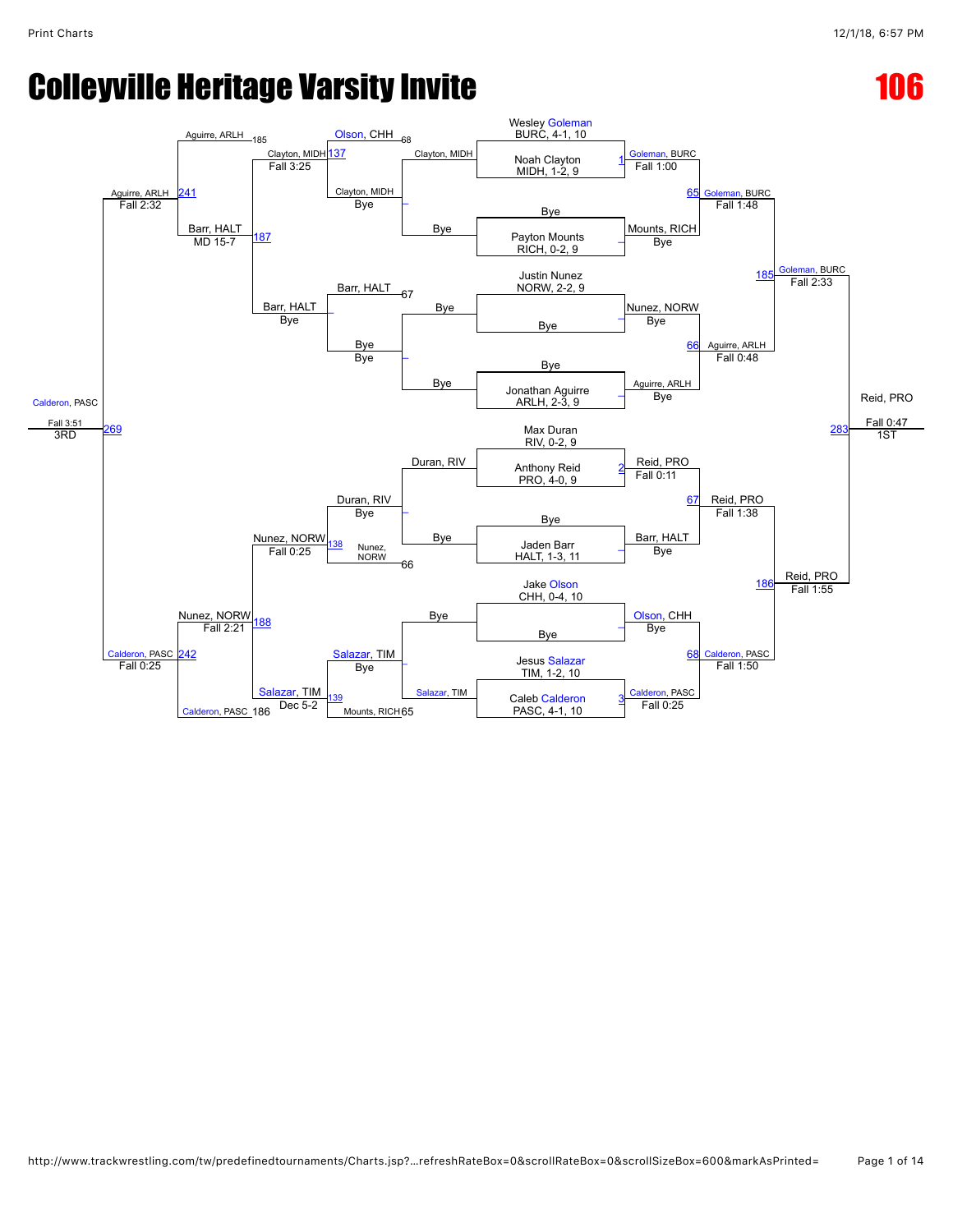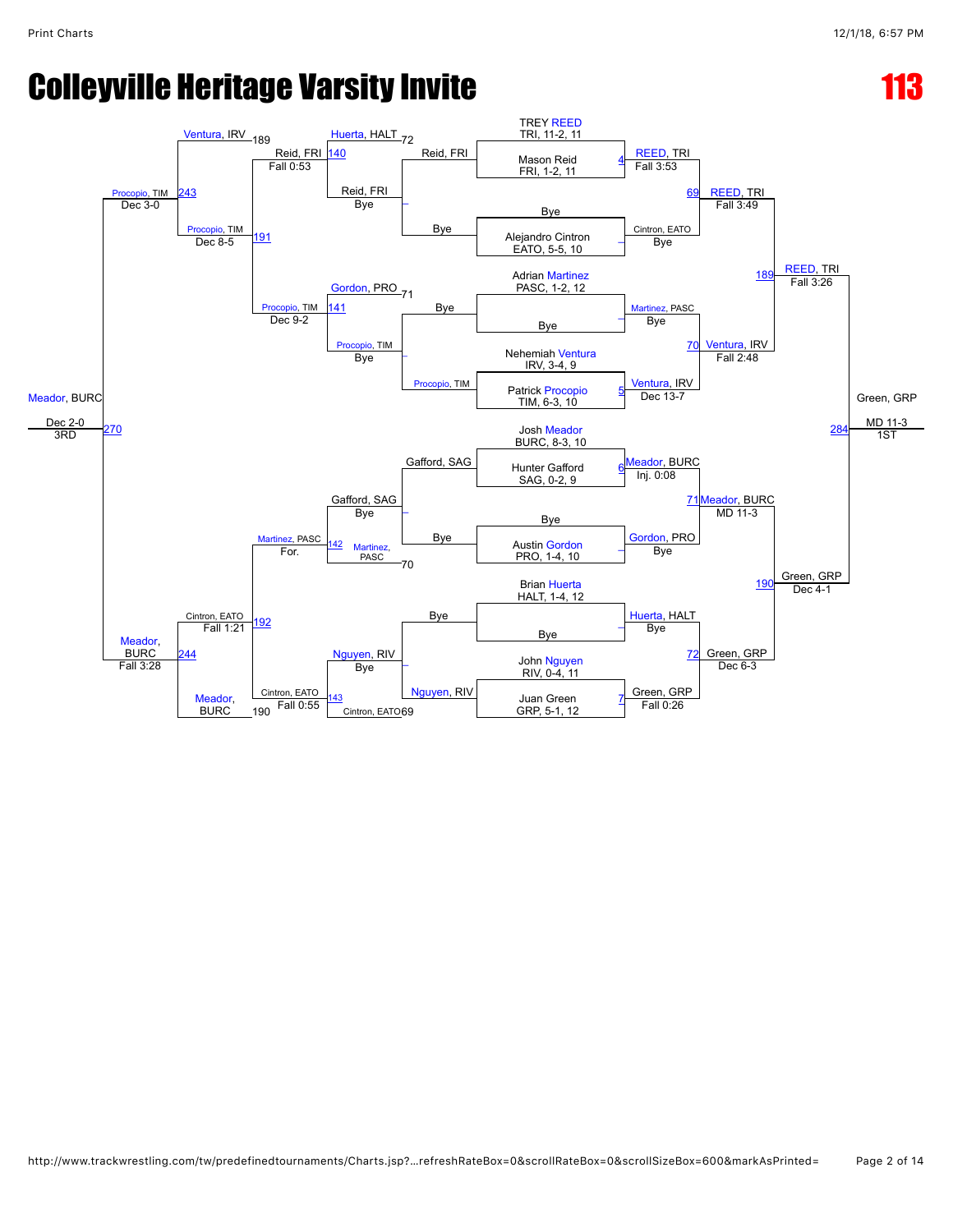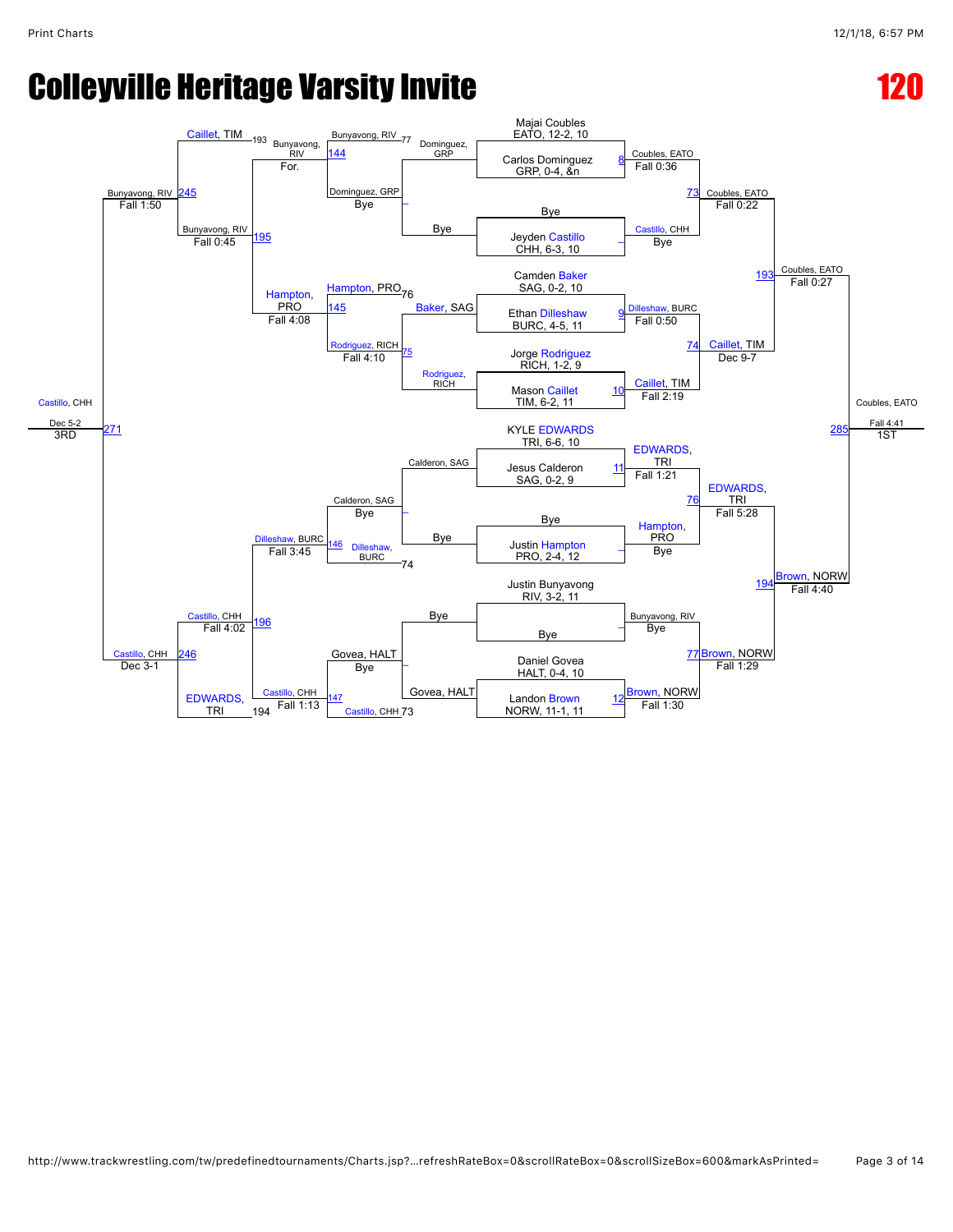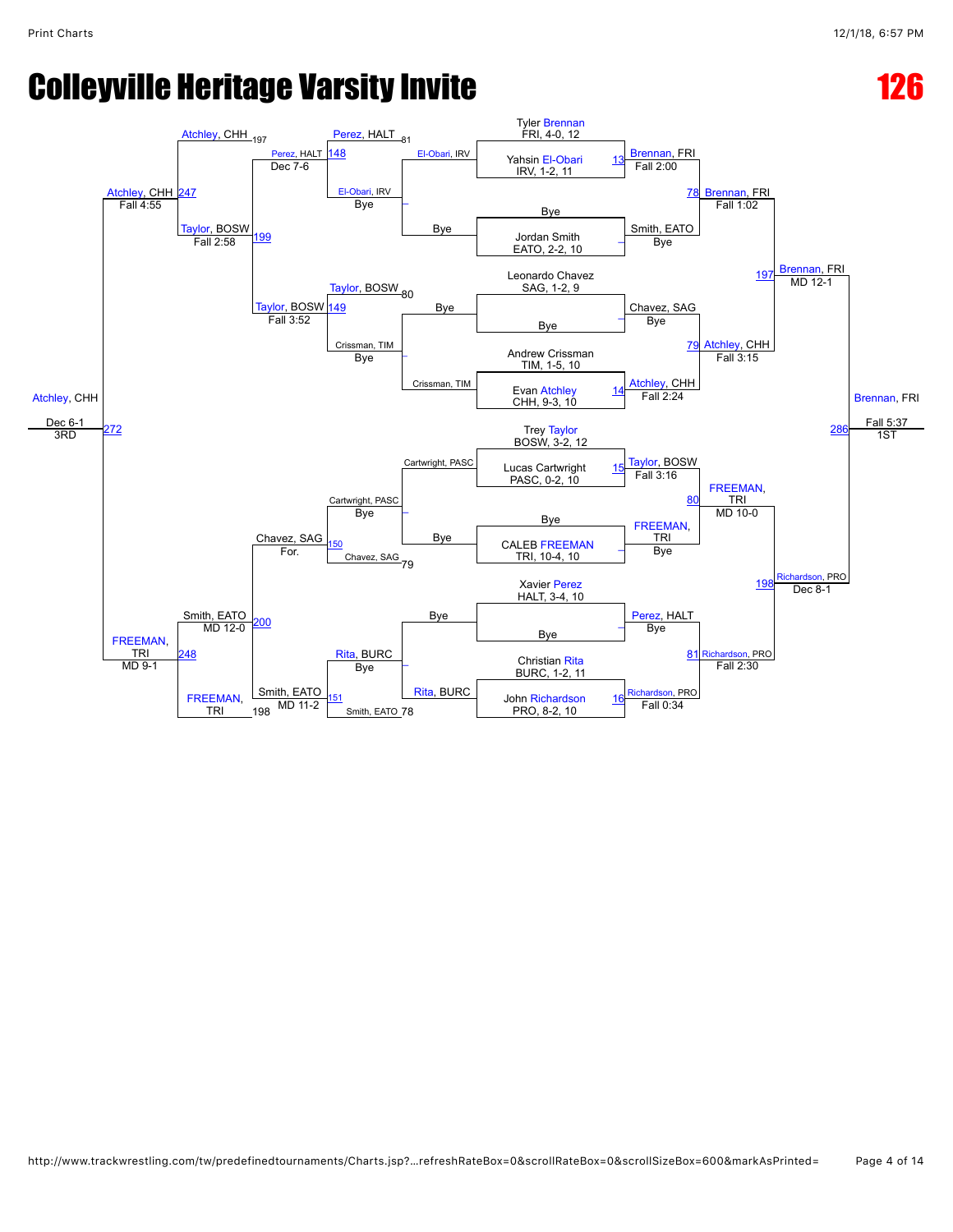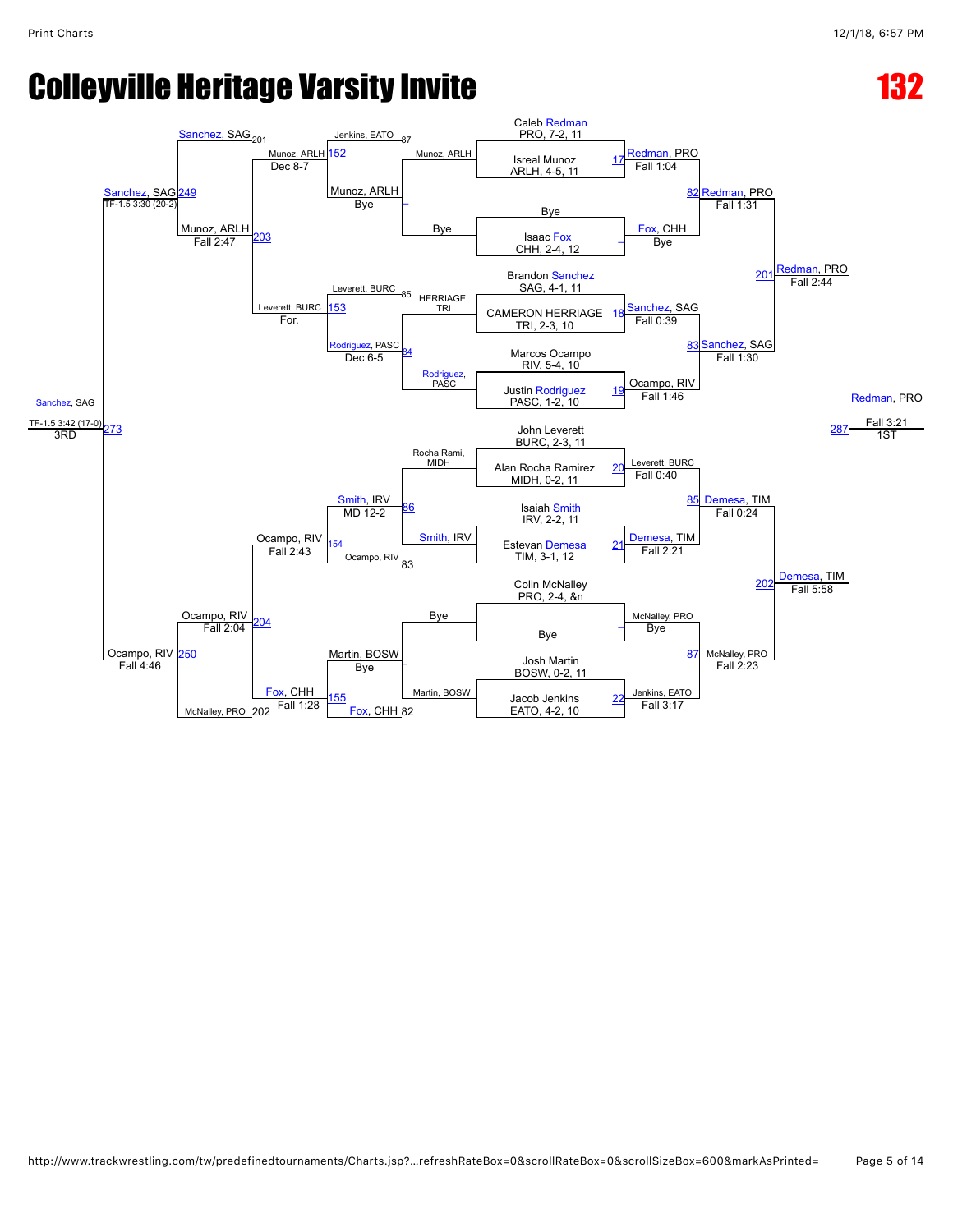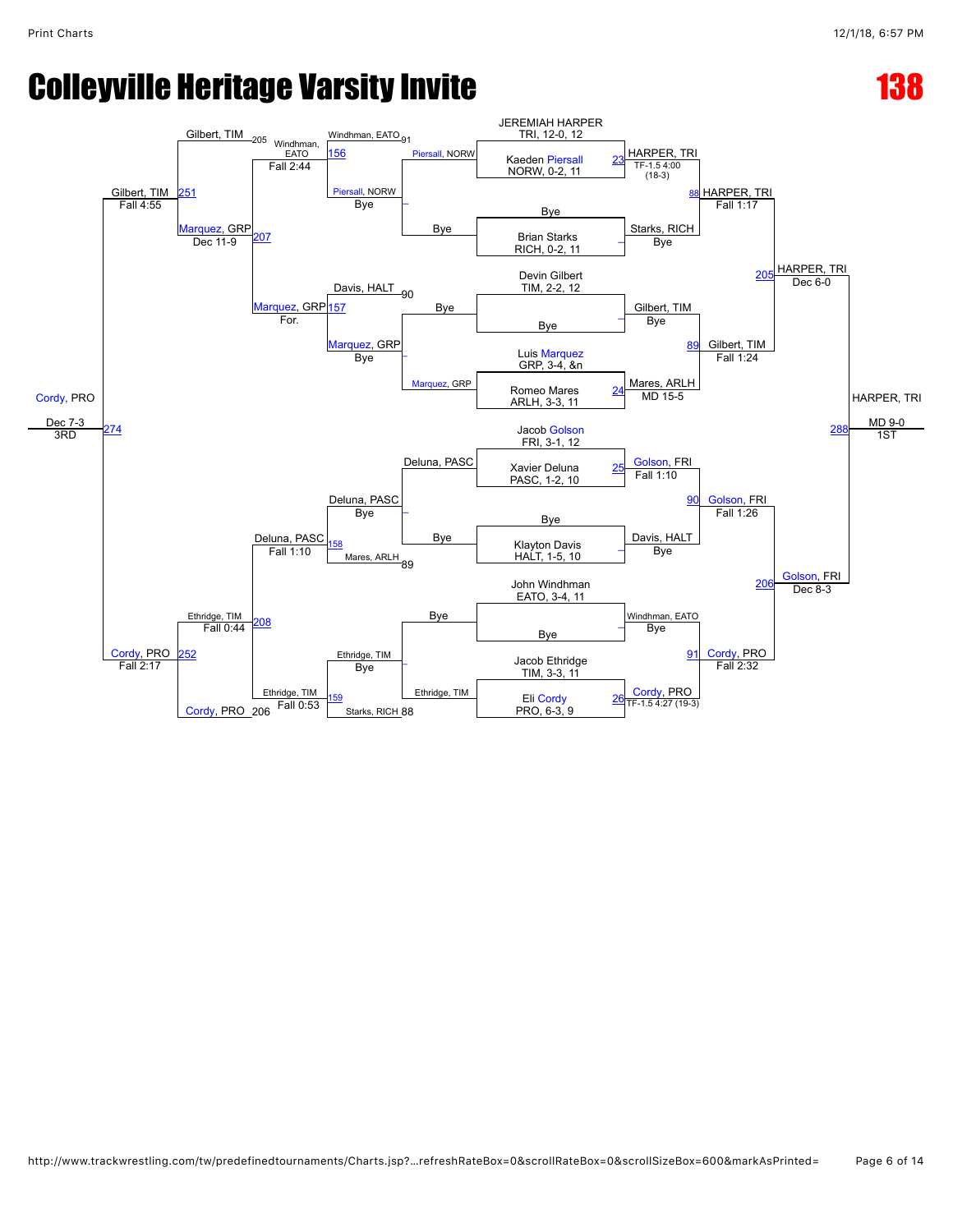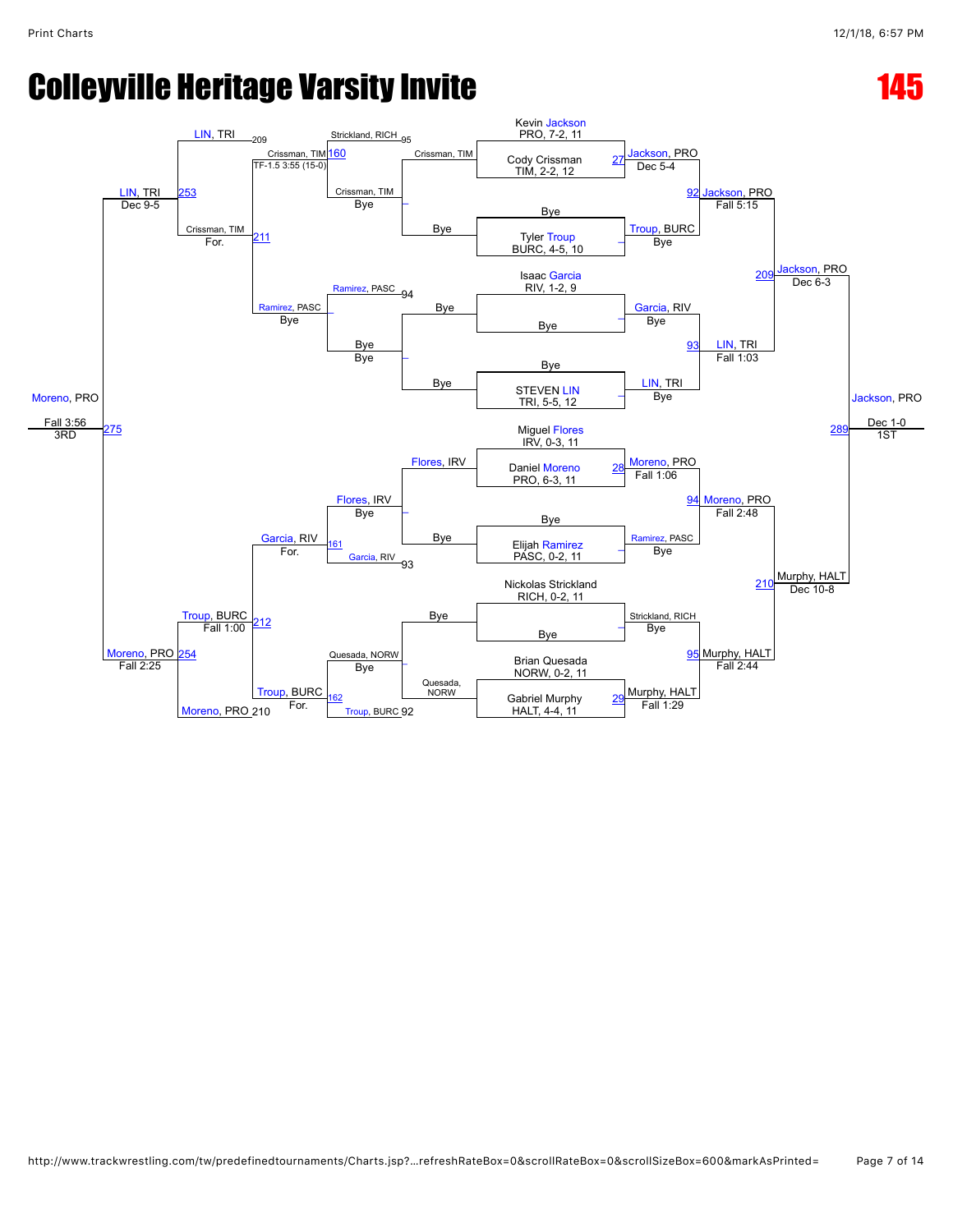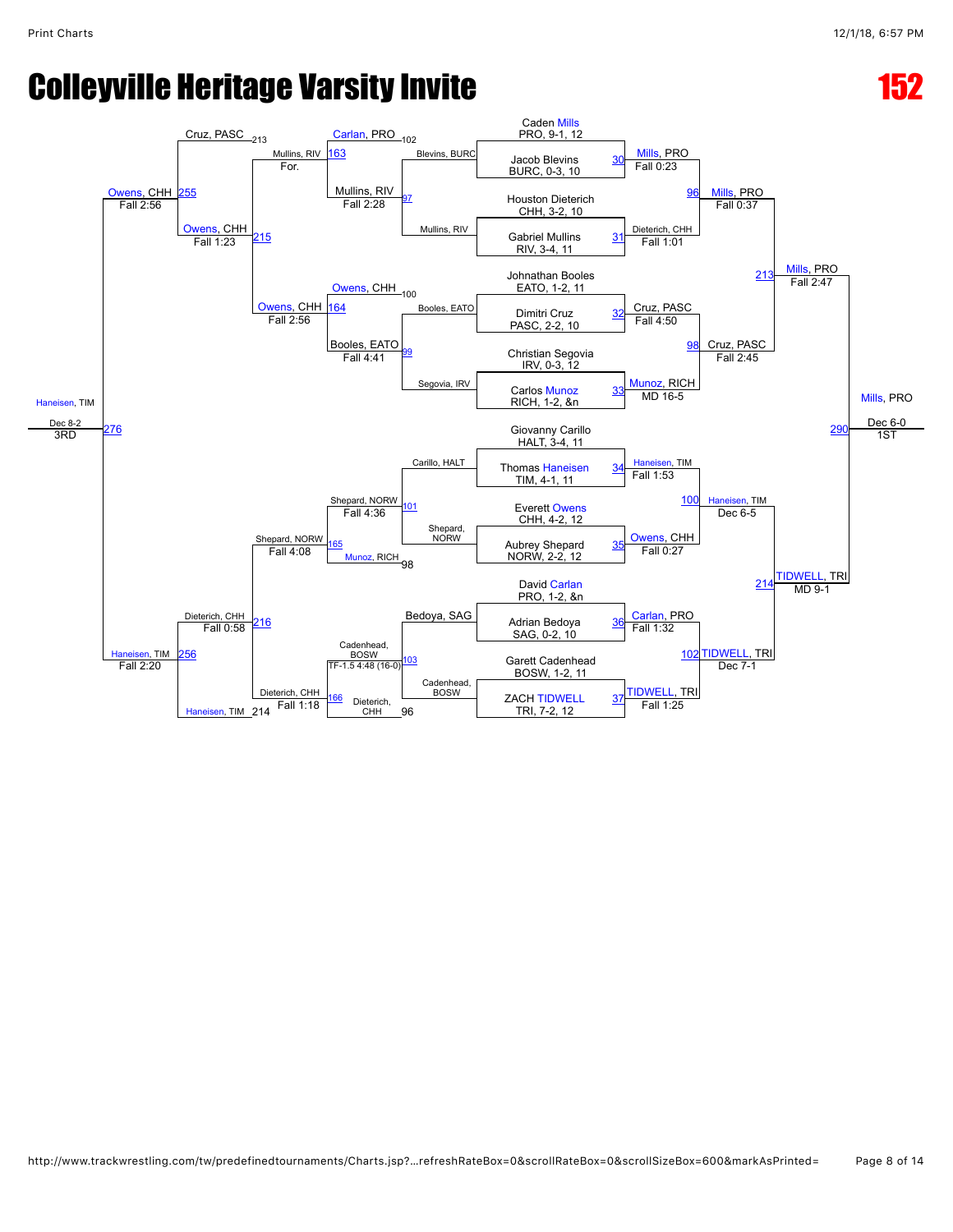### **Colleyville Heritage Varsity Invite 160 and 160 and 160 and 160 and 160 and 160 and 160 and 160 and 160 and 160 and 160 and 160 and 160 and 160 and 160 and 160 and 160 and 160 and 160 and 160 and 160 and 160 and 160 and 1**

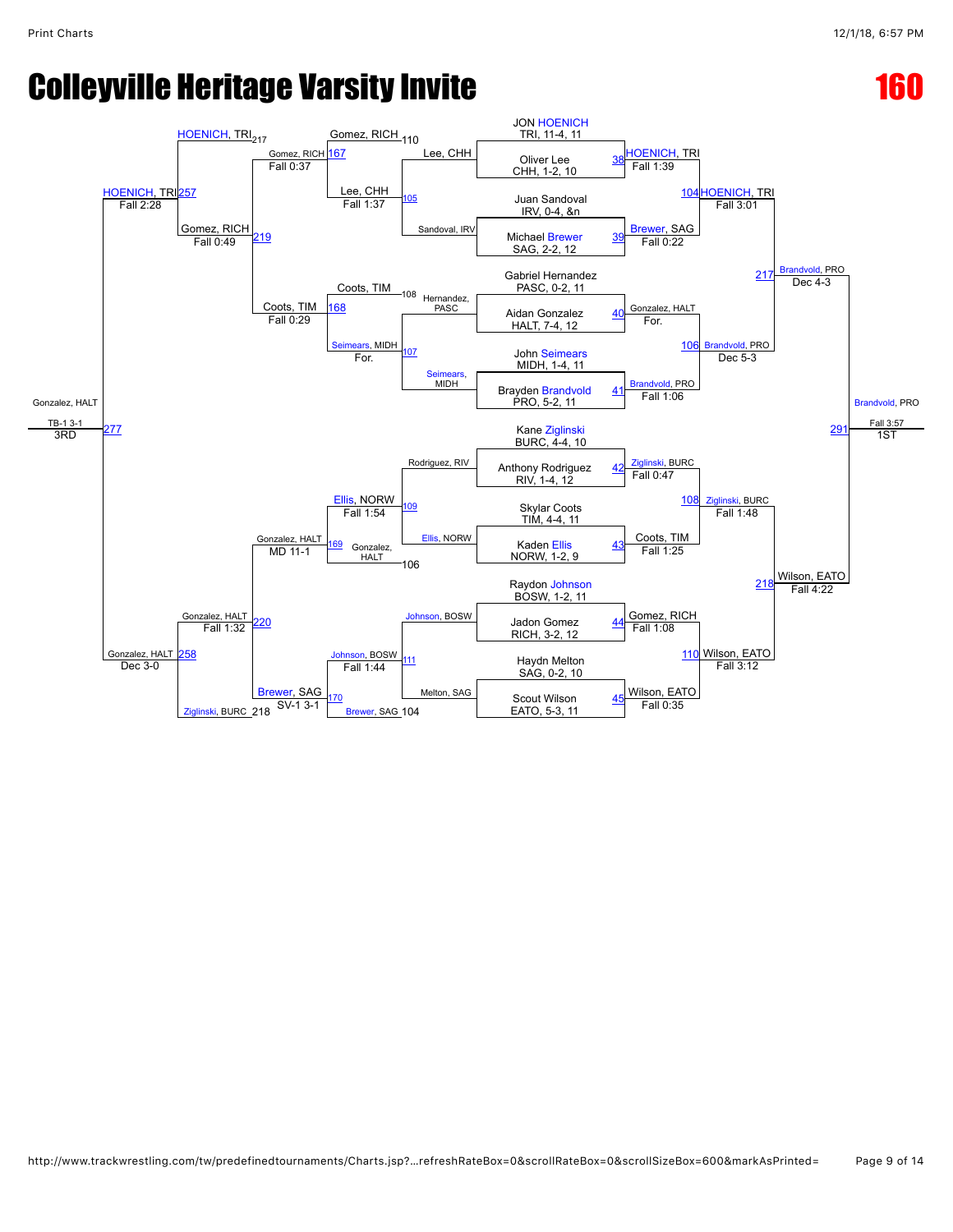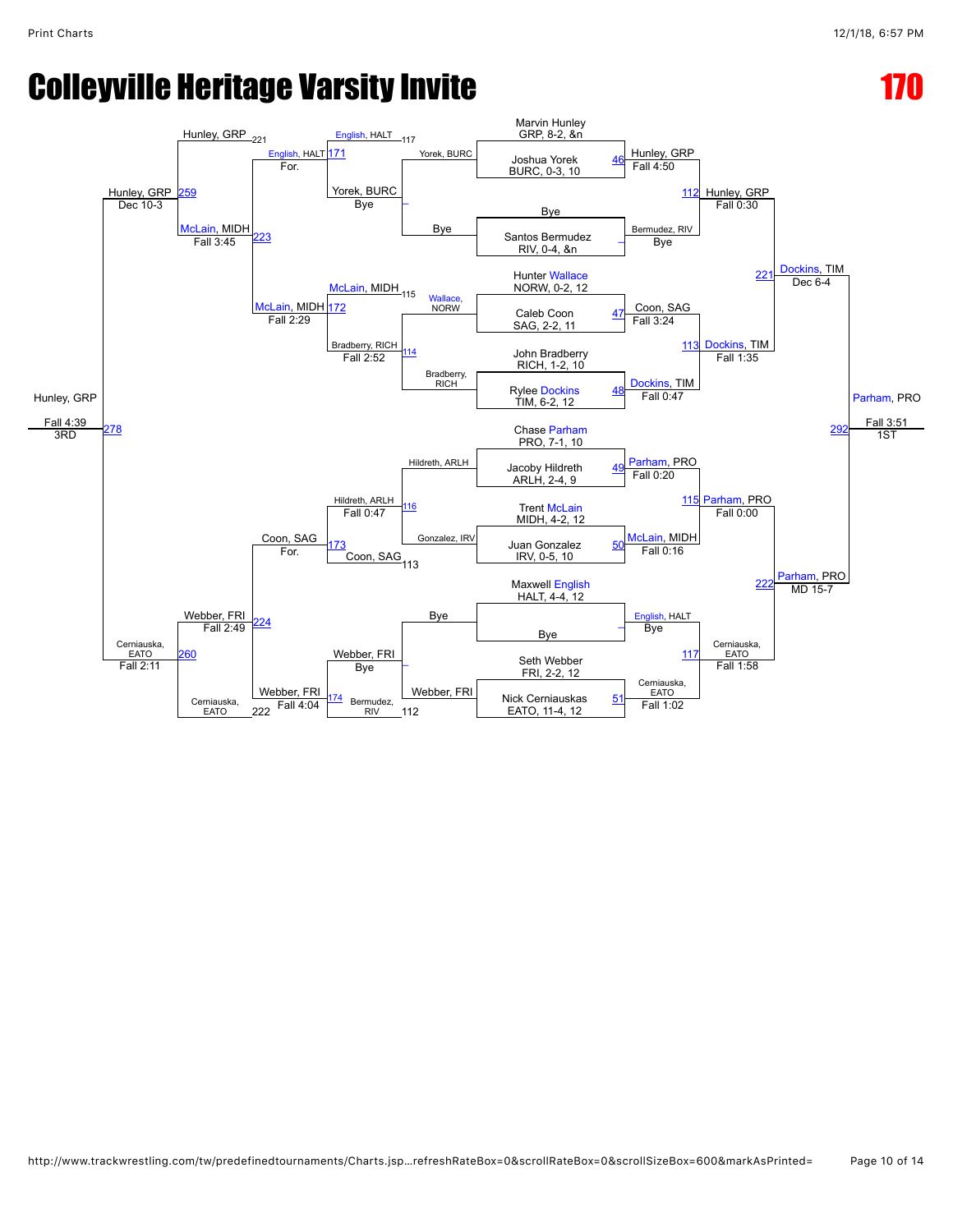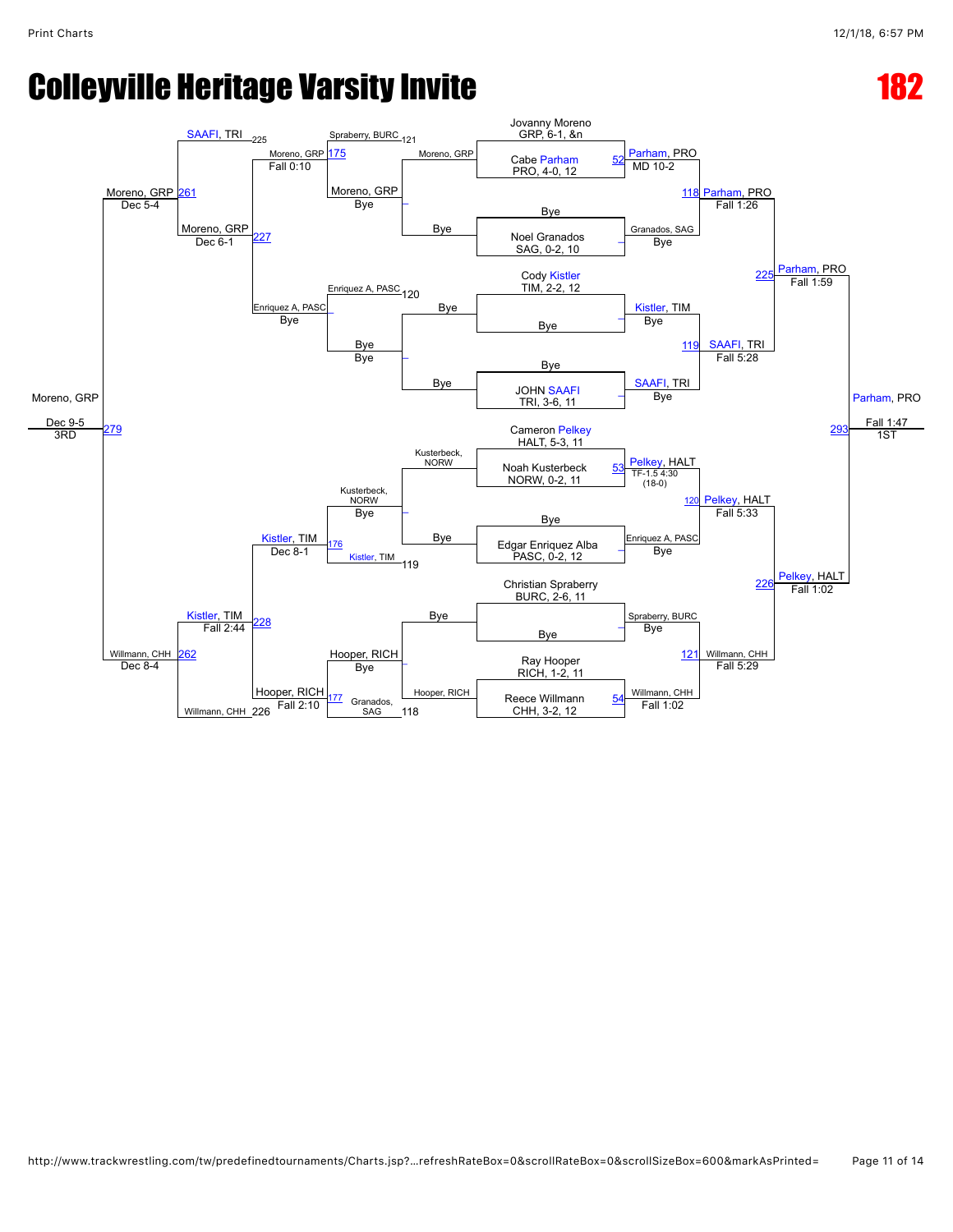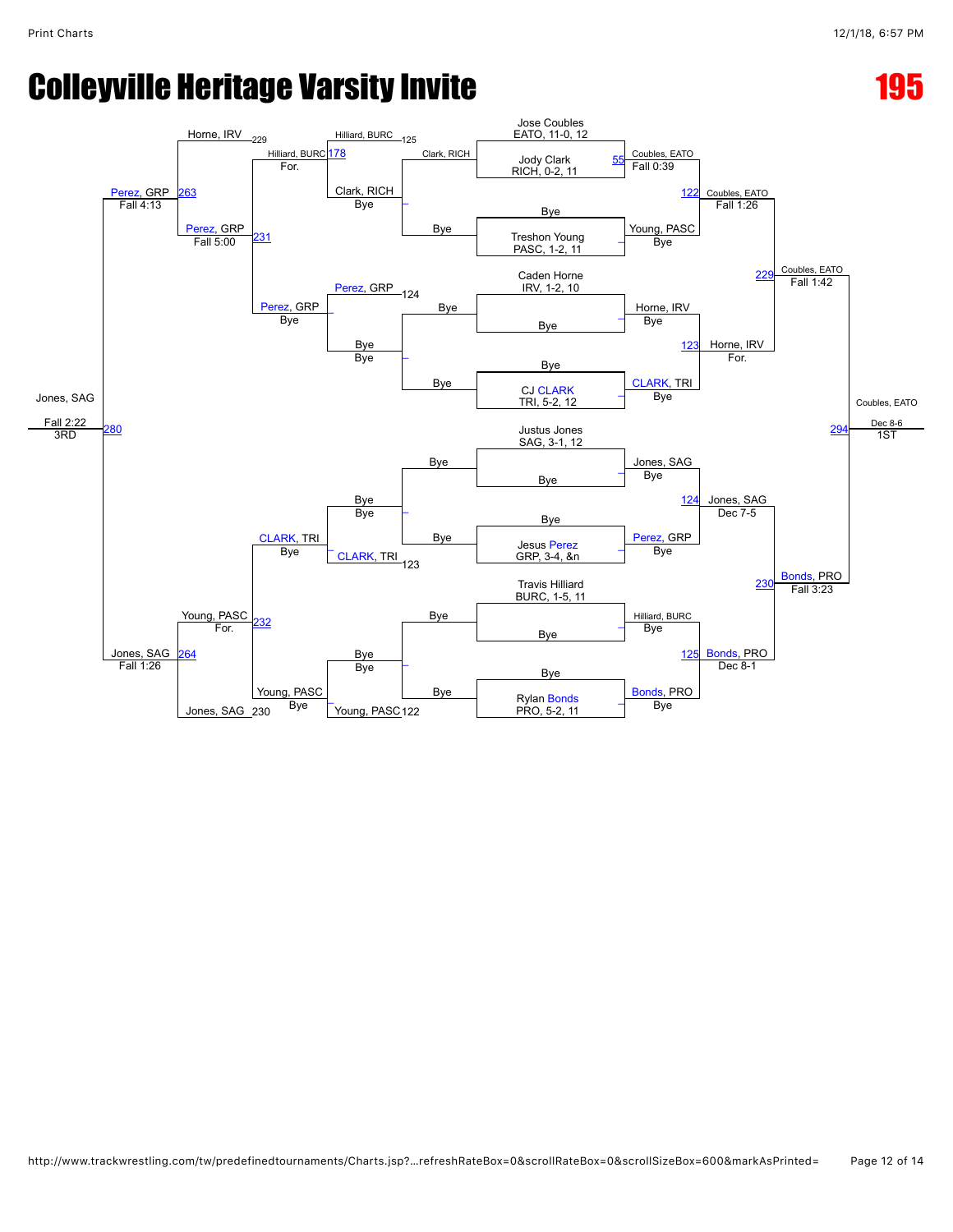# Colleyville Heritage Varsity Invite **220 and 22**